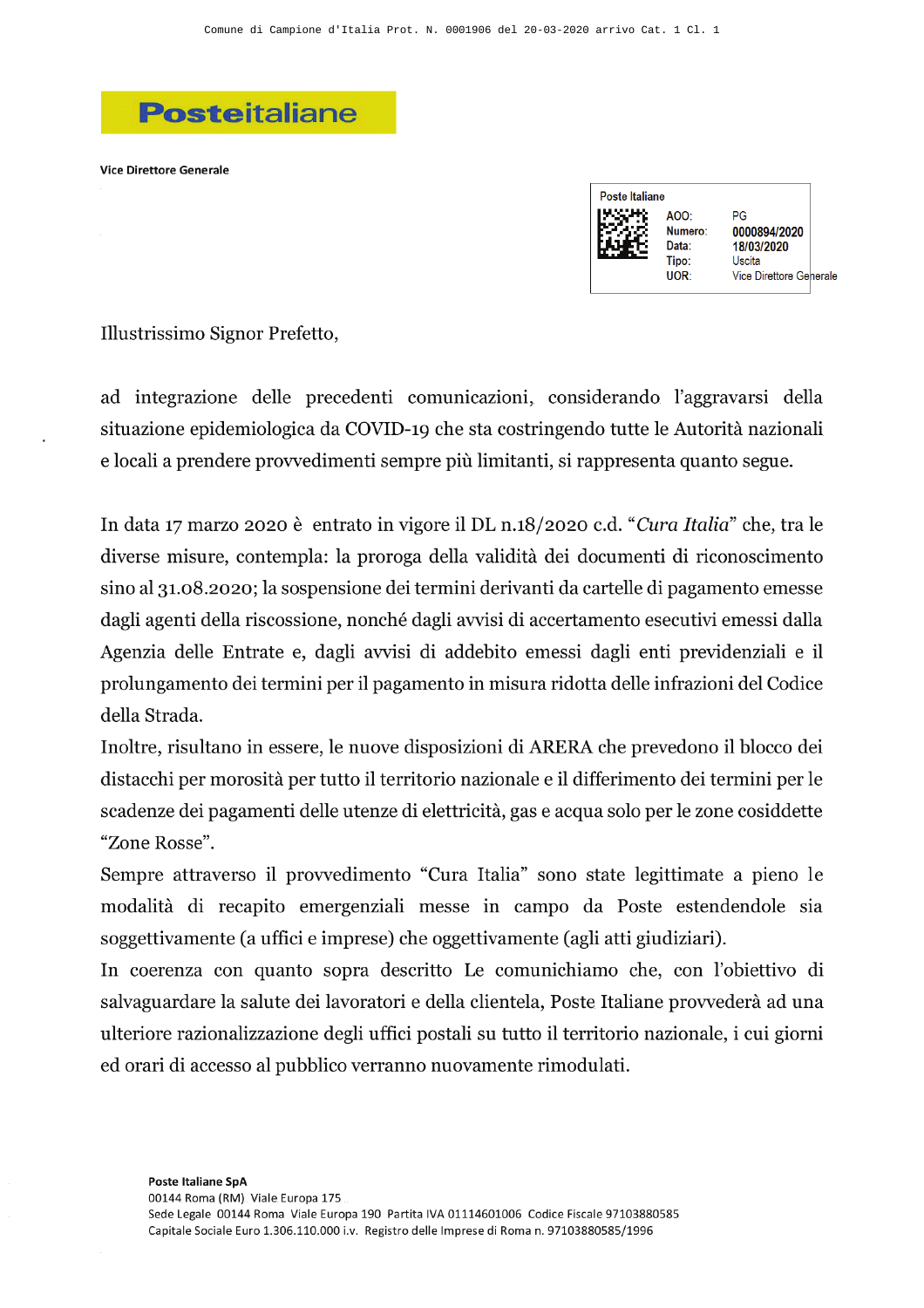

-- - - - - - -

Nello specifico l'Azienda ha pertanto disposto:

- $\bullet$  Su <sup>N</sup> <sup>N</sup> <sup>J</sup> <sup>T</sup> <sup>J</sup> <sup>M</sup> <sup>G</sup> <sup>N</sup> <sup>G</sup> <sup>H</sup> <sup>J</sup> <sup>E</sup> <sup>F</sup> <sup>O</sup> <sup>H</sup> <sup>J</sup> <sup>T</sup> <sup>G</sup> <sup>Q</sup> <sup>U</sup> <sup>J</sup> <sup>M</sup> <sup>F</sup> <sup>I</sup> <sup>E</sup> <sup>F</sup> <sup>O</sup> <sup>H</sup> <sup>G</sup> <sup>J</sup> <sup>V</sup> <sup>W</sup> <sup>F</sup> <sup>O</sup> <sup>M</sup> <sup>H</sup> <sup>F</sup> <sup>I</sup> <sup>F</sup> <sup>J</sup> <sup>L</sup> <sup>G</sup> <sup>M</sup> <sup>N</sup> <sup>M</sup> <sup>J</sup> <sup>I</sup> <sup>G</sup> <sup>W</sup> <sup>T</sup> <sup>F</sup> <sup>X</sup> <sup>Y</sup> <sup>Y</sup> <sup>F</sup> <sup>Z</sup> <sup>F</sup> <sup>Z</sup> <sup>K</sup> <sup>G</sup> <sup>J</sup> <sup>T</sup> <sup>T</sup> <sup>O</sup>  $\sim$   $\sim$   $\sim$   $\sim$ <sup>M</sup> <sup>H</sup> <sup>O</sup> <sup>X</sup> <sup>H</sup> <sup>F</sup> <sup>Z</sup> <sup>O</sup> \ ] ^ \_ ` ] <sup>a</sup> <sup>b</sup> <sup>V</sup> \_ <sup>V</sup> <sup>c</sup> <sup>d</sup> <sup>e</sup>
- $\bullet$  Nei Co <sup>H</sup> <sup>F</sup> <sup>Z</sup> <sup>O</sup> <sup>H</sup> <sup>L</sup> <sup>O</sup> <sup>L</sup> <sup>O</sup> <sup>T</sup> <sup>J</sup> <sup>E</sup> <sup>F</sup> <sup>O</sup> <sup>H</sup> <sup>G</sup> <sup>Y</sup> <sup>F</sup> <sup>H</sup> <sup>O</sup> <sup>J</sup> ` <sup>c</sup> <sup>h</sup> <sup>F</sup> <sup>T</sup> <sup>J</sup> <sup>J</sup> <sup>i</sup> <sup>F</sup> <sup>N</sup> <sup>J</sup> <sup>H</sup> <sup>N</sup> <sup>F</sup> <sup>Q</sup> <sup>U</sup> <sup>J</sup> <sup>M</sup> <sup>F</sup> <sup>I</sup> <sup>E</sup> <sup>F</sup> <sup>O</sup> <sup>H</sup> <sup>G</sup> <sup>J</sup> <sup>V</sup> <sup>W</sup> <sup>F</sup> <sup>O</sup> <sup>M</sup> <sup>H</sup> <sup>F</sup> <sup>I</sup> <sup>F</sup> <sup>M</sup> <sup>J</sup> <sup>G</sup> <sup>Z</sup> <sup>O</sup> <sup>H</sup> <sup>O</sup> <sup>M</sup> <sup>J</sup> <sup>M</sup> <sup>F</sup> <sup>O</sup> ] ^ \_ ` ] <sup>a</sup> <sup>b</sup> <sup>V</sup> \_ <sup>V</sup> <sup>c</sup> <sup>I</sup> <sup>F</sup> <sup>J</sup> <sup>T</sup> <sup>Z</sup> <sup>H</sup> <sup>F</sup> <sup>X</sup> <sup>Y</sup> <sup>Y</sup> <sup>F</sup> <sup>Z</sup> <sup>F</sup> <sup>Z</sup> <sup>K</sup> <sup>G</sup> <sup>J</sup> <sup>T</sup> <sup>T</sup> <sup>O</sup> <sup>P</sup> <sup>N</sup> <sup>J</sup> <sup>N</sup> <sup>O</sup> <sup>J</sup> <sup>N</sup> <sup>N</sup>  $\sim$   $\sim$   $\sim$   $\sim$  $\sim$   $\sim$   $\sim$  $\sim$   $\sim$   $\sim$   $\sim$   $\sim$   $\sim$
- $\bullet$ G F Z O H Z O h Z O h Z O h Z O h Z O h Z O h Z O h Z O h Z O h Z O h Z O h Z O h Z <sup>H</sup> <sup>F</sup> <sup>Z</sup> <sup>O</sup> <sup>H</sup> <sup>L</sup> <sup>O</sup> <sup>L</sup> <sup>O</sup> <sup>T</sup> <sup>J</sup> <sup>E</sup> <sup>F</sup> <sup>O</sup> <sup>H</sup> <sup>G</sup> <sup>O</sup> <sup>T</sup> <sup>N</sup> <sup>M</sup> <sup>G</sup> <sup>F</sup> ` <sup>c</sup> <sup>h</sup> <sup>F</sup> <sup>T</sup> <sup>J</sup> <sup>J</sup> <sup>i</sup> <sup>F</sup> <sup>N</sup> <sup>J</sup> <sup>H</sup> <sup>N</sup> <sup>F</sup> <sup>Q</sup> <sup>l</sup> <sup>C</sup> <sup>m</sup> ? ; <sup>n</sup> <sup>o</sup> <sup>p</sup> <sup>n</sup> <sup>m</sup> <sup>&</sup>gt; <sup>p</sup> <sup>q</sup> <sup>r</sup> <sup>A</sup> <sup>=</sup> <sup>n</sup> <sup>s</sup> <sup>A</sup> <sup>F</sup> <sup>H</sup> <sup>h</sup> <sup>O</sup> <sup>I</sup> <sup>J</sup> <sup>T</sup> <sup>F</sup> <sup>N</sup> <sup>t</sup> [ <sup>M</sup> <sup>H</sup> <sup>O</sup> <sup>X</sup> <sup>H</sup> <sup>F</sup> <sup>Z</sup> <sup>O</sup> \ ] ^ \_ ` ] <sup>a</sup> <sup>b</sup> <sup>V</sup> \_ <sup>V</sup> <sup>c</sup> <sup>d</sup> <sup>I</sup> <sup>F</sup> <sup>J</sup> <sup>T</sup> <sup>Z</sup>  $\mathbf{H} = \mathbf{H} + \mathbf{H}$  and  $\mathbf{H} = \mathbf{H}$  and  $\mathbf{H} = \mathbf{H}$  and  $\mathbf{H} = \mathbf{H}$  and  $\mathbf{H} = \mathbf{H}$ <sup>J</sup> <sup>T</sup> <sup>G</sup>  $\sim$   $\sim$   $\sim$ <sup>J</sup> <sup>H</sup> <sup>O</sup> <sup>j</sup> <sup>O</sup> <sup>L</sup> <sup>L</sup> <sup>F</sup> <sup>O</sup> [  $\sim$   $\sim$   $\sim$   $\sim$   $\sim$   $\sim$
- $\bullet$ G F  $\sim$  0.000 minutes and the set of the set of the set of the set of the set of the set of the set of the set of the set of the set of the set of the set of the set of the set of the set of the set of the set of the set <sup>H</sup> <sup>F</sup> <sup>Z</sup> <sup>O</sup> <sup>H</sup> <sup>O</sup> <sup>T</sup> <sup>N</sup> <sup>M</sup> <sup>G</sup> <sup>b</sup> <sup>c</sup> ] <sup>h</sup> <sup>F</sup> <sup>T</sup> <sup>J</sup> <sup>J</sup> <sup>i</sup> <sup>F</sup> <sup>N</sup> <sup>J</sup> <sup>H</sup> <sup>N</sup> <sup>F</sup> <sup>Q</sup> <sup>l</sup> <sup>C</sup> <sup>m</sup> ? ; <sup>n</sup> <sup>o</sup> <sup>p</sup> <sup>n</sup> <sup>m</sup> <sup>v</sup> <sup>A</sup> <sup>J</sup> <sup>T</sup> <sup>h</sup> <sup>G</sup> <sup>H</sup> <sup>O</sup> <sup>b</sup> <sup>Y</sup> <sup>Y</sup> <sup>F</sup> <sup>Z</sup> <sup>F</sup> <sup>O</sup> <sup>j</sup> <sup>O</sup> <sup>L</sup> <sup>L</sup> <sup>F</sup> <sup>O</sup>  $\blacksquare$

[ <sup>J</sup> <sup>T</sup> <sup>F</sup> <sup>h</sup> <sup>F</sup> <sup>P</sup>  $\sim$   $\sim$   $\sim$  $\mathbf{F} = \mathbf{F} \mathbf{F}$  and  $\mathbf{F} = \mathbf{F} \mathbf{F}$  and  $\mathbf{F} = \mathbf{F} \mathbf{F}$ T N J M G O W H F I G N J H J T T T G W J H J L M G W J H J L M G W J L M G W J L M G W J L M G W J L M G W J L P O H O P N G H N G H N G H N G H N G H N G H N G H N G H N G H N G H N G H N G H N G H N G H N G H N G H N G  $\mathbf{F}$  and  $\mathbf{F}$  and  $\mathbf{F}$  and  $\mathbf{F}$  is  $\mathbf{F}$  . The main  $\mathbf{F}$ <sup>F</sup> <sup>H</sup> <sup>Y</sup> <sup>O</sup> <sup>M</sup> <sup>h</sup> <sup>J</sup> <sup>N</sup> <sup>F</sup> <sup>x</sup> <sup>G</sup> <sup>J</sup> <sup>N</sup> <sup>N</sup> <sup>N</sup> <sup>F</sup> <sup>F</sup> <sup>F</sup> <sup>H</sup> <sup>I</sup> <sup>J</sup> <sup>Z</sup> <sup>F</sup> \_

 $\cdot$   $\cdot$   $\cdot$   $\cdot$ <sup>M</sup> <sup>J</sup> <sup>F</sup> <sup>T</sup> <sup>Z</sup> <sup>J</sup> <sup>M</sup> <sup>J</sup> <sup>N</sup> <sup>N</sup> <sup>G</sup> <sup>M</sup> <sup>G</sup> <sup>J</sup> <sup>P</sup> <sup>P</sup> <sup>O</sup> <sup>T</sup>  $N$  is a constant of the constant  $\mathcal{N}$  and  $\mathcal{N}$  and  $\mathcal{N}$  and  $\mathcal{N}$  and  $\mathcal{N}$  and  $\mathcal{N}$  and  $\mathcal{N}$  and  $\mathcal{N}$  and  $\mathcal{N}$  and  $\mathcal{N}$  and  $\mathcal{N}$  and  $\mathcal{N}$  and  $\mathcal{N}$  and  $\mathcal{N}$  and  $\mathcal{$ operatività verrà ristabilita non appena l'evolversi in positivo della situazione lo consentirà.

<sup>U</sup> <sup>J</sup> <sup>F</sup> <sup>H</sup> <sup>Y</sup> <sup>O</sup> <sup>M</sup> <sup>h</sup> <sup>O</sup> <sup>Z</sup> <sup>K</sup> <sup>G</sup> <sup>N</sup> <sup>N</sup> <sup>N</sup> <sup>J</sup> <sup>T</sup> <sup>J</sup> <sup>M</sup> <sup>G</sup> <sup>N</sup> <sup>G</sup> <sup>I</sup> <sup>G</sup> <sup>W</sup> <sup>T</sup> <sup>F</sup> <sup>X</sup> <sup>Y</sup> <sup>Y</sup> <sup>F</sup> <sup>Z</sup> <sup>F</sup> <sup>u</sup> <sup>O</sup> <sup>P</sup> <sup>N</sup> <sup>J</sup> <sup>T</sup> <sup>F</sup> <sup>G</sup> <sup>I</sup> <sup>F</sup> <sup>G</sup> <sup>Z</sup> <sup>J</sup> <sup>L</sup> <sup>F</sup> <sup>N</sup> <sup>O</sup> <sup>F</sup> <sup>H</sup> <sup>N</sup> <sup>G</sup> <sup>M</sup> <sup>G</sup> <sup>P</sup> <sup>P</sup> <sup>J</sup> <sup>N</sup> <sup>J</sup> <sup>F</sup> <sup>H</sup> <sup>G</sup> <sup>P</sup> <sup>N</sup> <sup>F</sup> <sup>W</sup> <sup>F</sup> <sup>O</sup> <sup>M</sup> <sup>H</sup> <sup>F</sup> <sup>I</sup> <sup>J</sup> <sup>F</sup> <sup>H</sup> <sup>N</sup> <sup>G</sup> <sup>M</sup> <sup>x</sup> <sup>G</sup> <sup>H</sup> <sup>N</sup> <sup>F</sup> <sup>I</sup> <sup>F</sup> <sup>L</sup> T F E F A H J A H J A H J A H J A H J A H J A H J A H J A H J A H J A H J A H J A H J A H J A H J A H J A H J <sup>N</sup> <sup>G</sup> <sup>T</sup> <sup>J</sup> <sup>P</sup> <sup>F</sup> <sup>J</sup> <sup>I</sup> <sup>G</sup> <sup>F</sup> <sup>T</sup> <sup>J</sup> <sup>x</sup> <sup>O</sup> <sup>M</sup> <sup>J</sup> <sup>N</sup> <sup>O</sup> <sup>M</sup> <sup>F</sup> <sup>Z</sup> <sup>K</sup> <sup>G</sup> <sup>I</sup> <sup>G</sup> <sup>F</sup> cittadini, inoltre, l'azienda sta lavorando in maniera serrata per fornire mascherine, gel e I F P G N N N H Y N H Y N H Y N H Y N H Y N H Y N H Y N H Y N H Y N H Y N H Y N H Y N H Y N H Y N H Y N H Y N H  $N$  is a contract of the contract of the contract of the contract of the contract of the contract of the contract of the contract of the contract of the contract of the contract of the contract of the contract of the cont approvvigionamento in particolare per le mascherine.